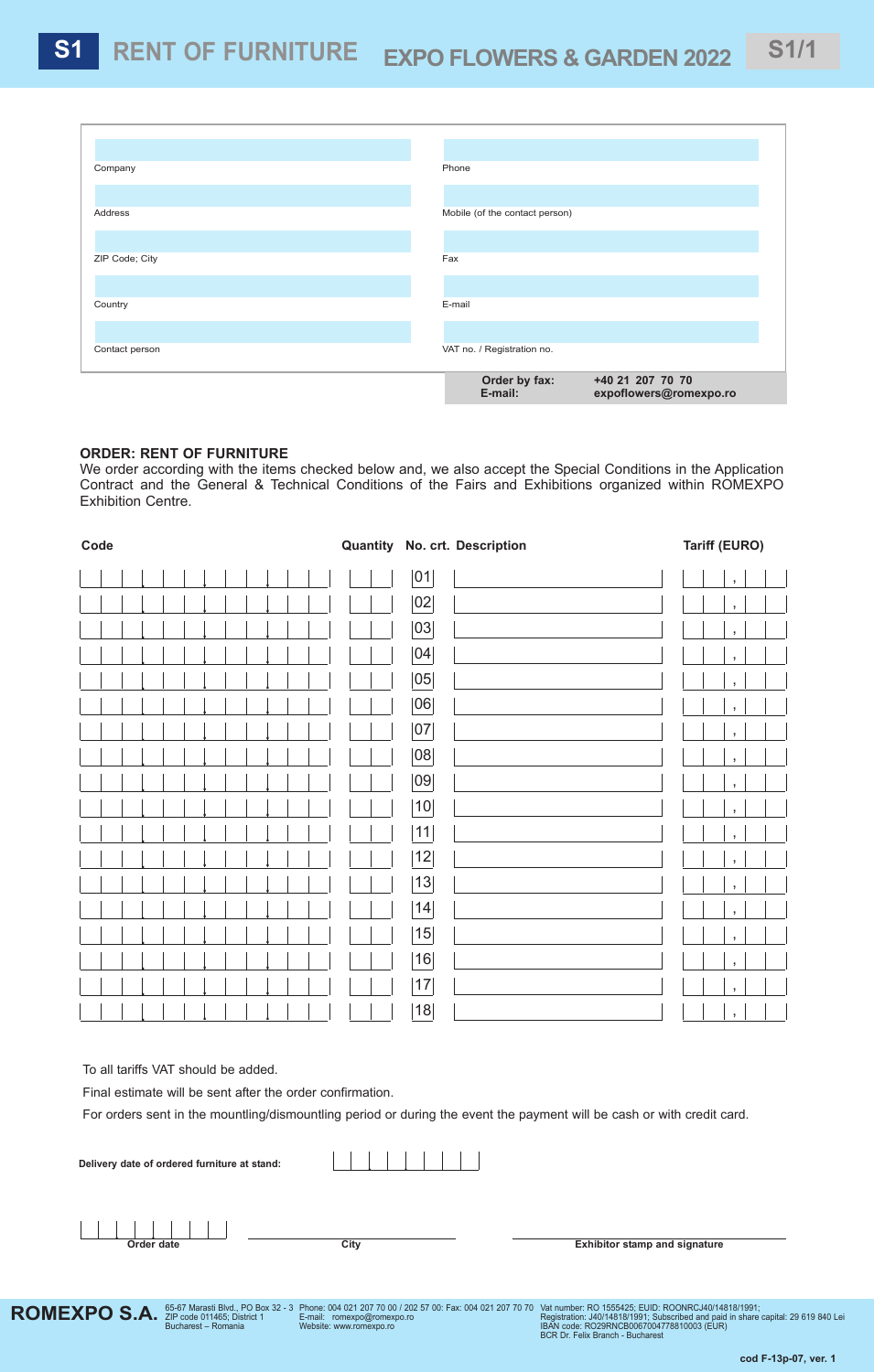## **RENTAL FURNITURE, ACCESSORIES AND EQUIPMENT S1/2**



**Viena table EUR 21.00** Code 025.010.020.010 (80x80x70 cm)



**(square)** Code 025.010.020.000 (60x60x68 cm)



**Plastic table (white) EUR 8.00** Code 025.010.020.050 (80x80x77 cm)



**Round table EUR 21.00** Code 025.010.020.092 – red Code 025.010.020.093 – white Code 025.010.020.094 – black Code 025.010.020.095 – blue (80 cm diameter)



Code 025.010.030.030 (40x40x50 cm)



Code 025.010.020.080 (80x80x72 cm)



Code 025.010.020.090 (80x80x72 cm)



**Total Mob table (black) EUR 21.00** Code 025.010.020.021 (120x80x73 cm)



**Total Mob table EUR 21.00** Code 025.010.020.083 (80x80x73 cm)



Code 025.010.020.150 (120 cm diameter; H: 70 cm)



Code 025.010.020.160 (80 x 80 x 74 cm)



**Eames round table EUR 36.00** Code 025.010.020.170 (90 cm diameter; H: 75 cm)



Code 025.010.020.190 (80 cm diameter; H: 73 cm)



Code 025.010.020.091 (80 cm diameter; H: 73 cm)



Code 025.010.020.195  $(118 \times 78 \times 45 \text{ cm})$ 



Code 025.010.020.180 (110 x 60 x 35 cm)